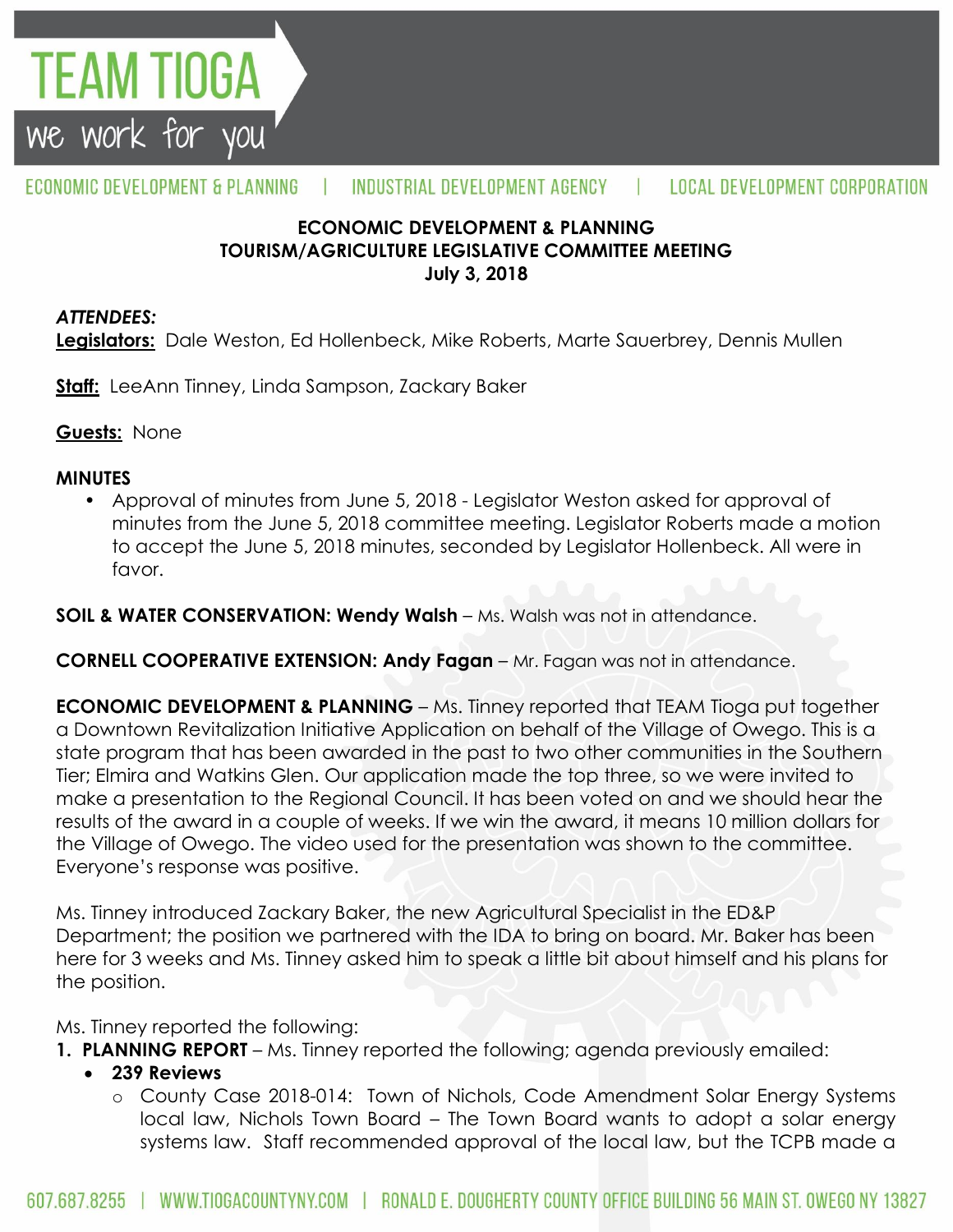motion of approval with modification to change language in three specific instances. The TCPB unanimously carried this vote.

- o County Case 2018-015: Town of Nichols, Zoning Amendment Site Plan Review local law, Nichols Town Board – The Town Board wants to add Site Plan Review regulations to their current zoning code. Staff recommended approval of the site plan review local law and the TCPB unanimously carried the vote.
- **Municipal Plans/Projects**  Ms. Jardine continues to provide assistance with the following:
	- o Town of Richford Assisting with an upcoming fall deadline Technical Assistance Grant from the Preservation League of NYS to fund an updated historic building condition report on the Richford Graded School.
	- o Village of Spencer Assisting with obtaining a construction quote for historic restoration of the baseball grandstand. A broader geographic search is needed, as local construction firms have not been interested in the job. Also assisting with application form to nominate Nichols Park to the National Register of Historic Places.
	- o Town of Candor Met with Cornell Design Connect Team manager to walk the town property for the upcoming fall 2018 semester DCD to create an overall master plan for the Candor Community Park on the Town Hall property.
	- o Village of Waverly Assisting to develop an updated comprehensive plan. Also serving on the Waverly Glen Park Implementations Project Committee. Connecting the Village with Binghamton University's Public Archeological Facility to conduct the required archeological investigation.
- **Other** Ms. Jardine continues to contribute on the following projects:
	- o Assisted with Downtown Revitalization Initiative application on behalf of Village of **Owego**
	- o Hazard Mitigation Plan Update ongoing
	- o Succession Planning (Institute for Advancement) ongoing
	- o Owego Parkview Historic Tax Credit Application ongoing
	- o ITCS Department Local Government Efficiency Program grant- providing assistance with CFA providing services to municipalities.
	- o Training Provided Solar Power Training on June 20th and June 21st.
		- $\triangleright$  Planning, zoning and SEQR
		- $\triangleright$  PILOTS and other financial incentives
		- $\triangleright$  Building code permitting and inspecting

## **Resolutions** – None

- **2. ECONOMIC DEVELOPMENT REPORT** Ms. Tinney reported the following; agenda previously emailed:
	- **Outreach**  The following companies were visited or meetings were attended:
		- o Finger Lakes Wine Country Tourism Marketing Association Attended the monthly meeting.
		- o Regional Council
			- $\triangleright$  Executive Committee Attended the monthly meeting.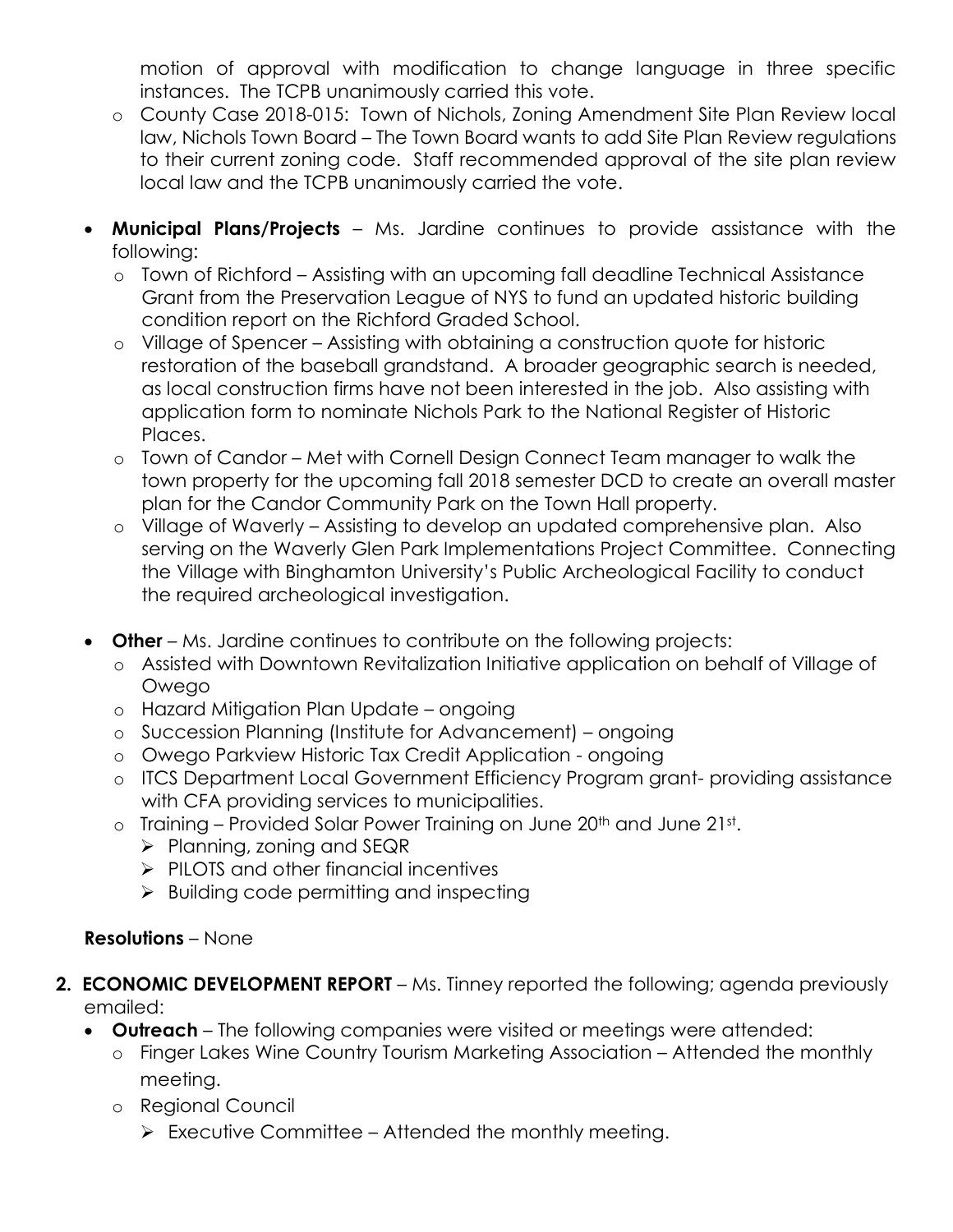- o DOT Village of Owego Working on the plan for improvements to Hiawatha Bridge.
- o Leadership Tioga Class
- o Waverly Central School District Discuss their Work Based Learning Program.
- o Leader's Meeting
- $\circ$  Tioga Women Lead Event held at Tioga Downs on June  $7<sup>th</sup>$ ; well attended.
- o Crown Cork & Seal Set up a meeting for the Director of the Economic Development Council, Ryan Silva, and Kevin McLaughlin from Broome County. They were interested in a tour of the facility.
- o Institute for Advancement Continue to work on.
- o Twin Tiers Community Foundation Met with Susan Lee; bringing the local community foundations together to form a coalition to keep everyone informed.
- o Workforce Investment Board Attended the monthly meeting.
- o Village of Owego Downtown Revitalization Initiative Application (DRI) for \$10 M Showed the video earlier in the meeting, pointing out that this project took up a lot of time in the last 3 weeks.

# **Project Updates**

- o Gateway Project continues to move forward; the ED&P staff had a tour of the building.
- o Parkview Project is on going.
- o Owego Freehold Filling in the hole remains a challenge; will continue to work on.
- o Owego Gardens 2 Townhouse and apartment project; moving forward.
- o Project Steel A possible manufacturing business where the Town of Owego gravel pit is. Bringing 35 jobs the first year; growing to 60 – 65 over 3 years.
- o Village of Owego Ms. Saraceno continues to work on the NY Main Street CFA 2018 application for North Avenue.
- **State Leads** None

## **Ag Economic Development**

o Zackary Baker – Reported earlier in the meeting.

## **Other**

- o Workforce Development Ms. Woodburn continues to work on this project.
	- $\triangleright$  Accelerated Apprenticeship Program The anticipated start date is mid-July. The process has included getting applications in, reviewing them, meeting with the participating companies and interviews with the applicants. Proposals for hire occurred on Friday, June 29<sup>th</sup>; applicants selected by an employer will be offered a position for employment.
- o Consolidated Funding Application window began on May 1st and closes July 27th; continue to encourage applications.